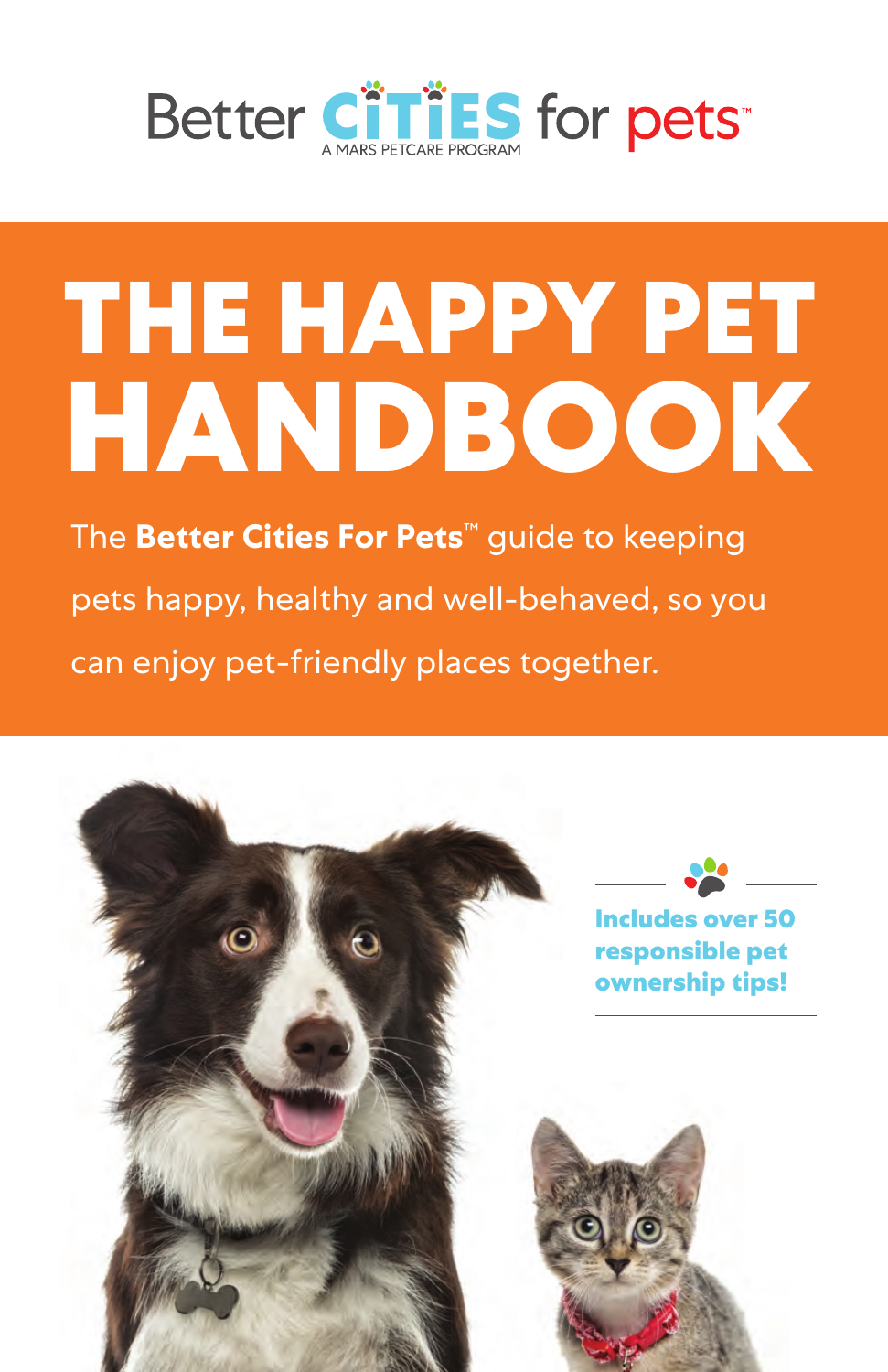Did you know over 90 million households now have pets in the United States? We're a part of so many families! And we love the chance to be with our people at home and out in the world.

To keep us happy and healthy, and make sure we all have a great time together, check out these tips:

**Page 3:** How to be a responsible pet owner **Page 7:** How to be a good pet neighbor **Page 12:** How to speak dog

Want to learn more? **The Better Cities For Pets**™ program is working to make cities more pet-friendly and help people make responsible choices for their pets and the people around them. Visit **BetterCitiesForPets.com**.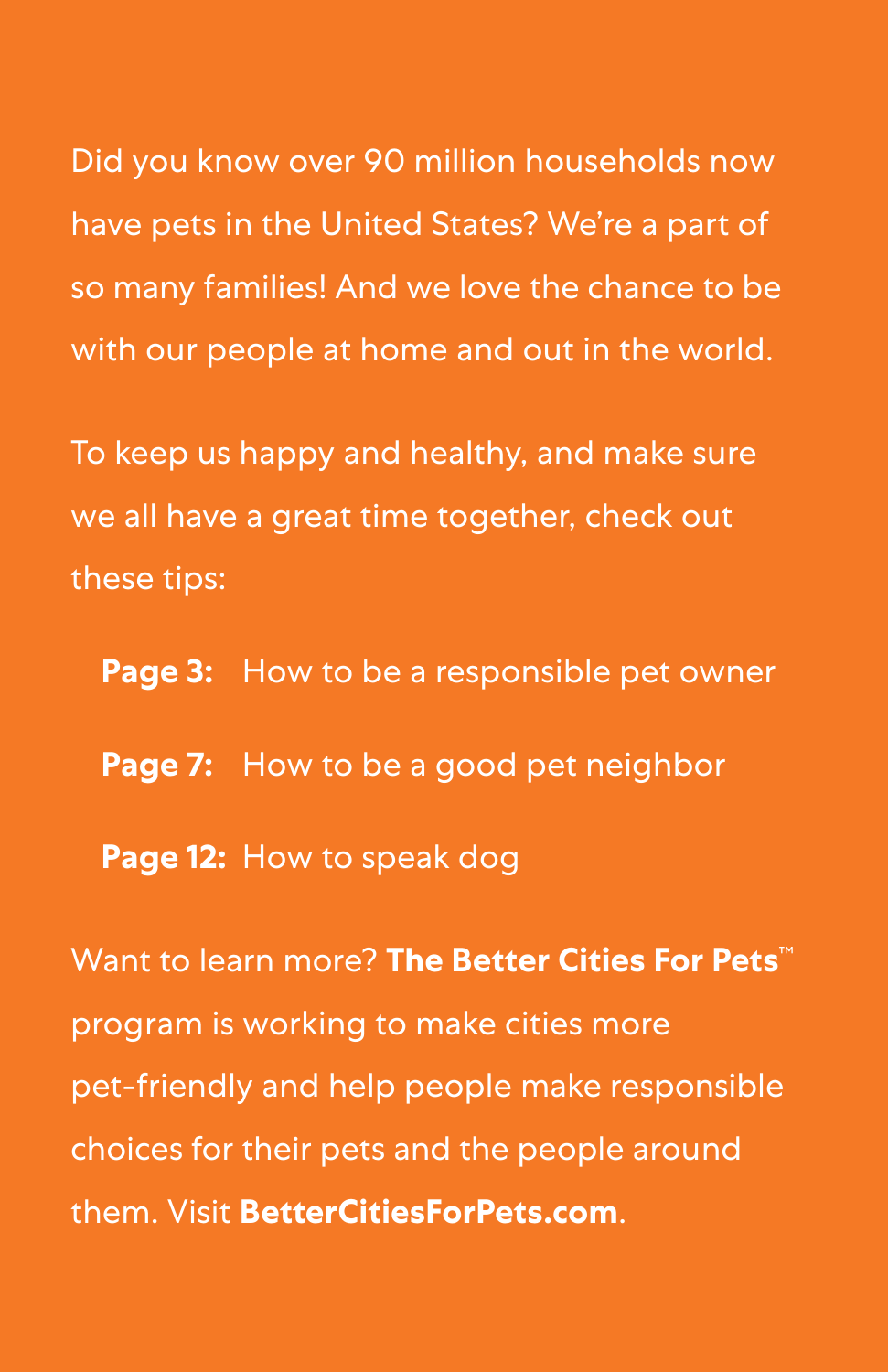## **HOW TO BE A RESPONSIBLE PET OWNER**



**"We love being part of your family! But we need your help to live safe, happy lives. Before you bring home a pet, be sure you're ready for the responsibility that comes with us."**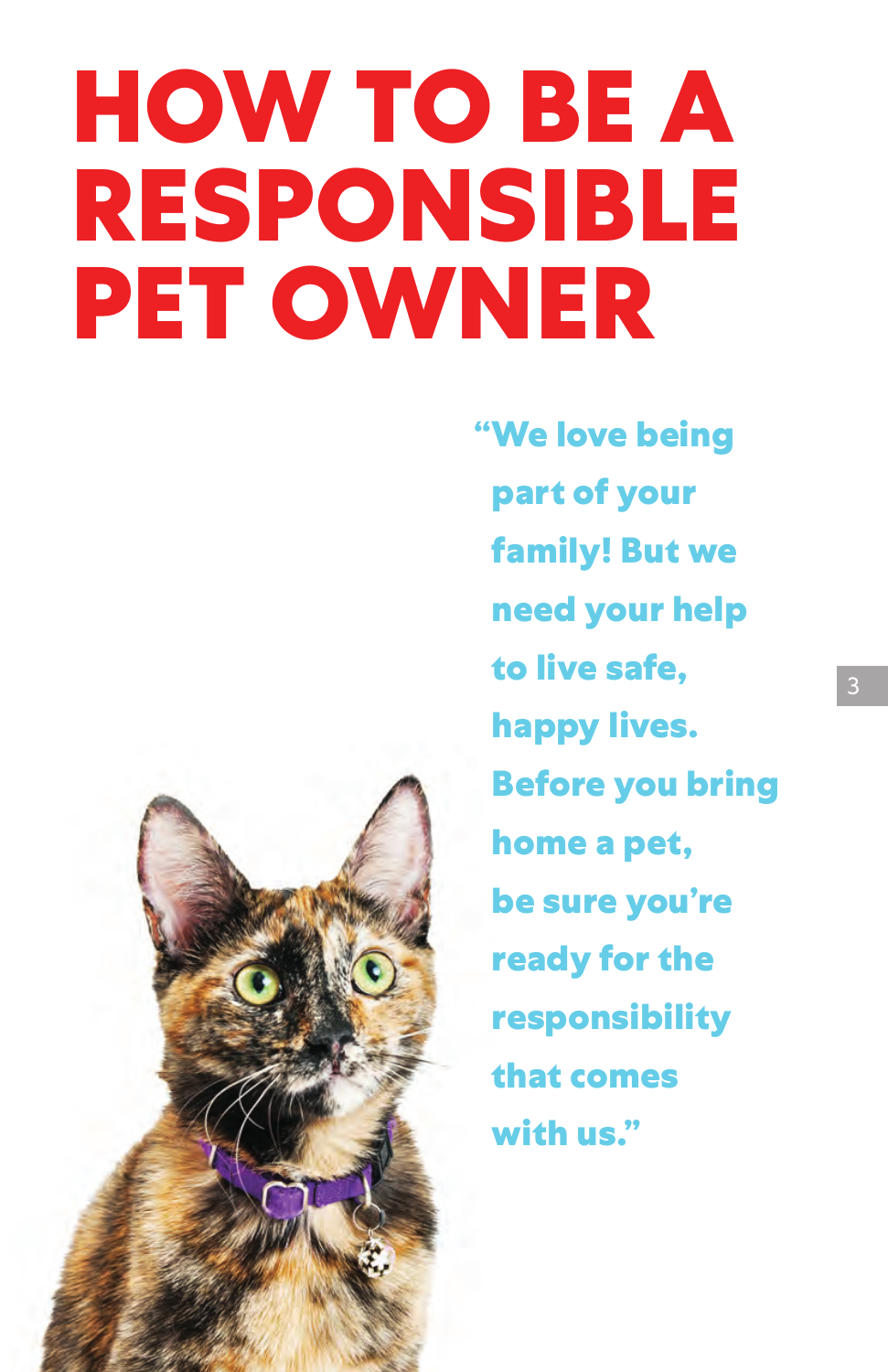#### **TAKE CARE OF US**

We need daily care! Please be sure to think through how you'll provide the care that's needed.

- **Diet** we need an appropriate, quality diet and plenty of water.
- **Grooming** plan to dedicate time to regular grooming, including brushing, teeth-cleaning and nail-trimming.
- **Exercise** give us plenty of exercise, such as daily walks for dogs and active play for cats.
- **Socialization** this is especially important for dogs. We love time with other dogs, and need lots of positive experiences with other pets and people while we're young and learning.
- **Identification** pets should wear collars with tags and be microchipped, so we can get home quickly if we're lost.

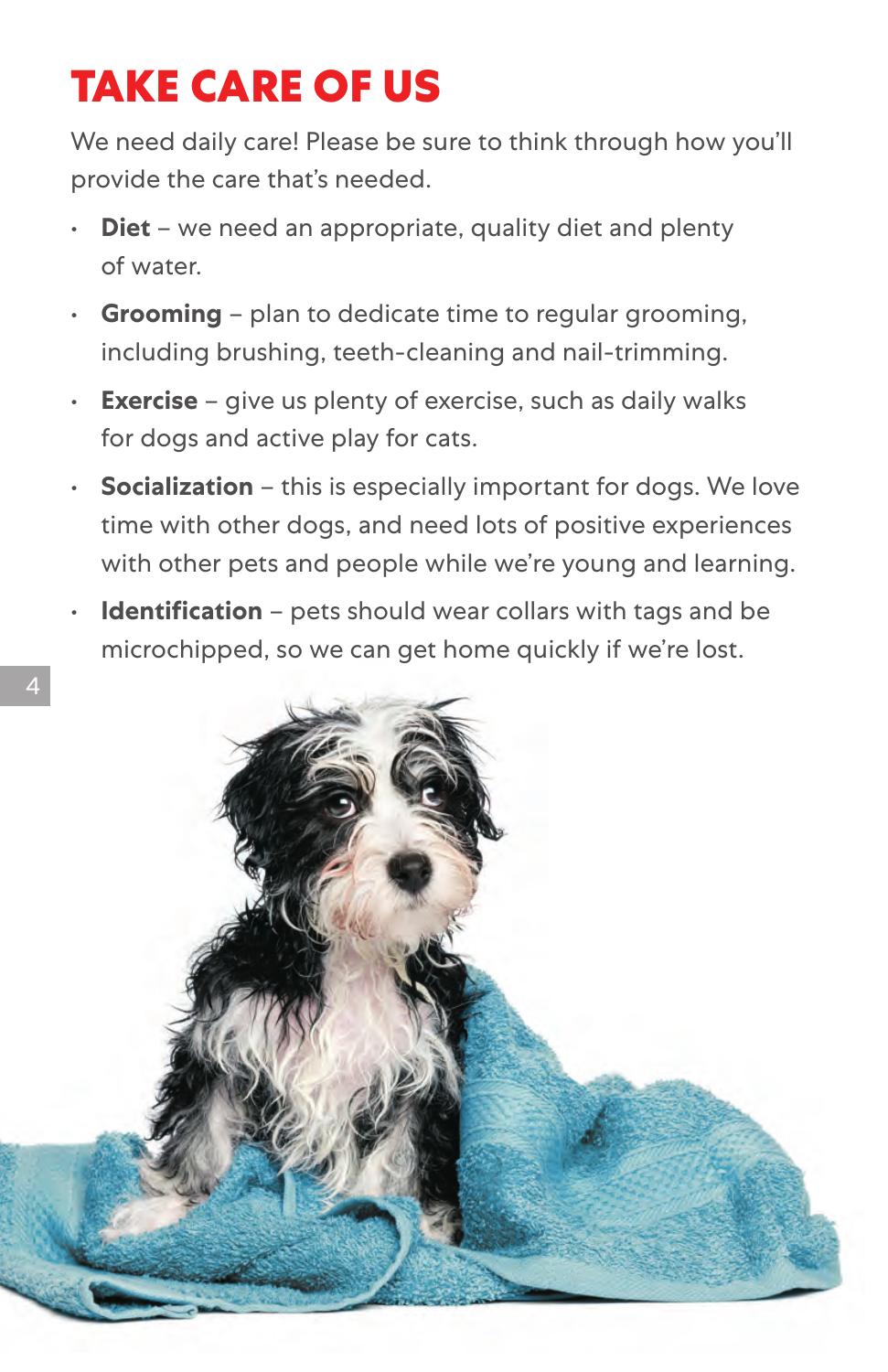#### **CHOOSE THE RIGHT PET**

Pick a pet that fits your life.

- **Exercise needs** if you want a furry friend but don't want to take a dog for regular walks, a cat might be a great choice.
- **Size** if you live in a small space, consider a pet that will fit comfortably and still have plenty of room for the healthy play that all pets need.
- **Personality** if you're gone at work all day, consider a more laid-back pet who will be happy without as much activity. But all pets need stimulation, so plan for that, such as hiring a dog walker or a pet sitter to visit for playtime.

#### **KEEP US HEALTHY**

With quality health care, you can potentially help us live a longer, healthier life.

- **Vet visits** take us to the vet for regular checkups.
- **Preventive care** get vaccinations and preventive care.
- **Dental care** take care of our teeth, both in consultation with your vet and by brushing our teeth at home.
- **Grooming** groom us to minimize shedding and make sure you catch issues like ticks, skin irritations or other problems.
- **Nutrition** feed us the right amount of quality food and treats to keep us healthy while avoiding obesity.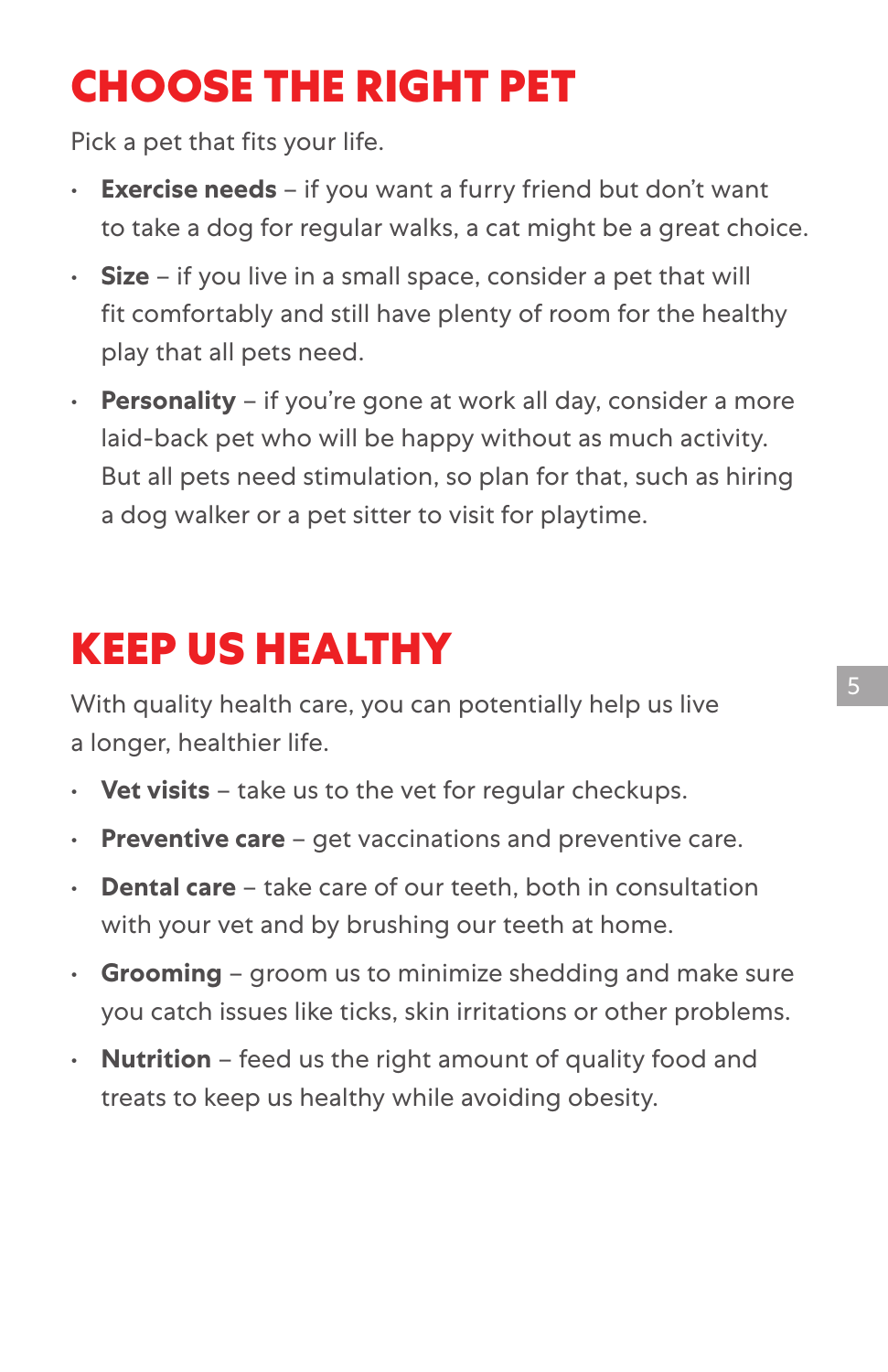

#### **GIVE US ATTENTION**

Just like people, we need interaction to make us happy.

- **Love and praise** give us positive reinforcement when we behave well.
- **Activity** we get bored if we don't have activities for our minds and bodies. Toys and exercise help!
- **Encouragement** don't overuse treats, but do reward us with something we love like a treat, toy or cuddle.
- **Space** we need our own safe space. We might follow you around to be near you, but we also need our own place where we can go when we need a quiet rest.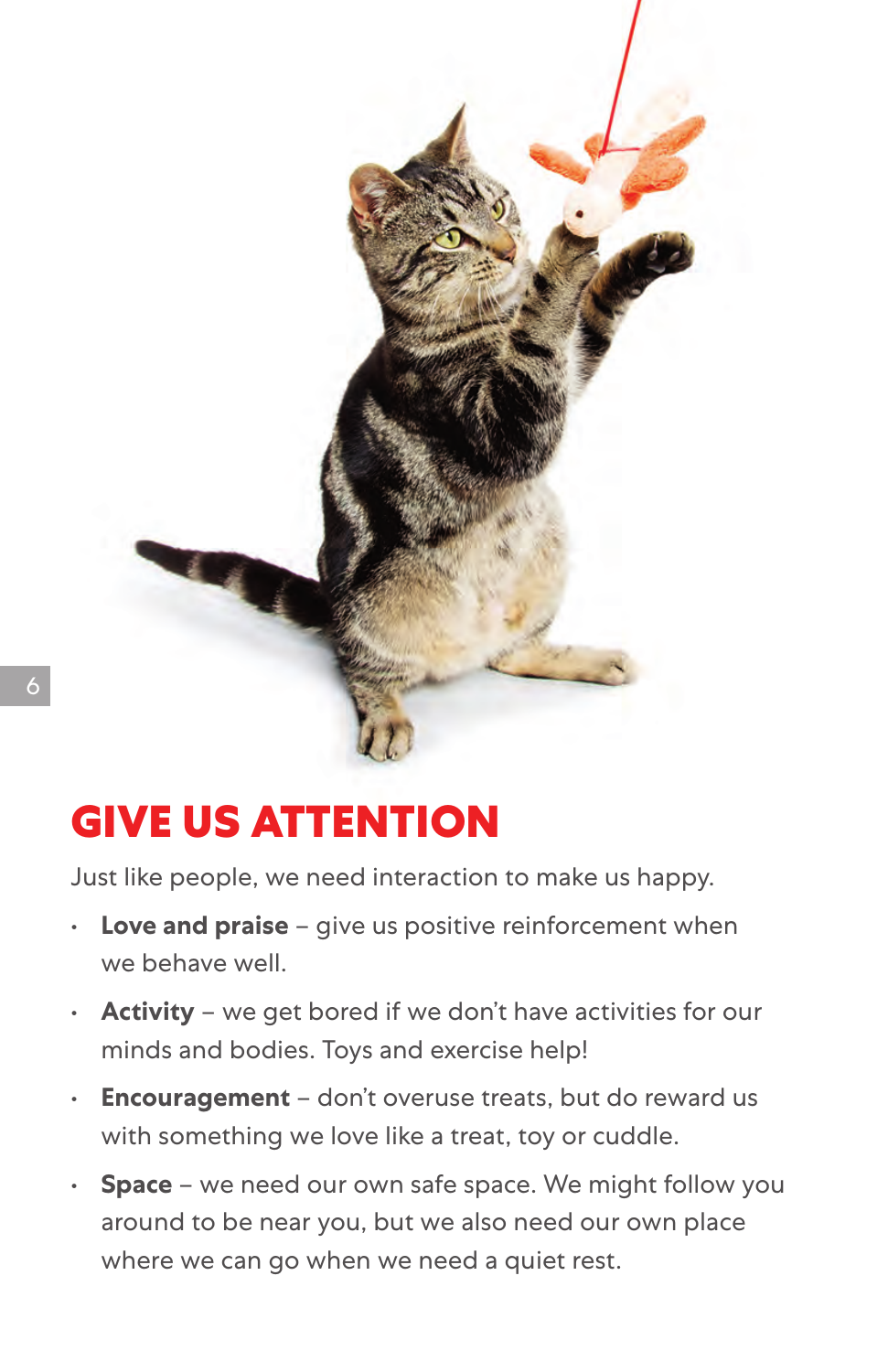### **HOW TO BE A GOOD PET NEIGHBOR**

**"Pets make communities better. We take you for healthy walks and give you an excuse to stop and chat, building social connections. To make sure everyone sees the benefits of pets, be sure we're being good neighbors!"**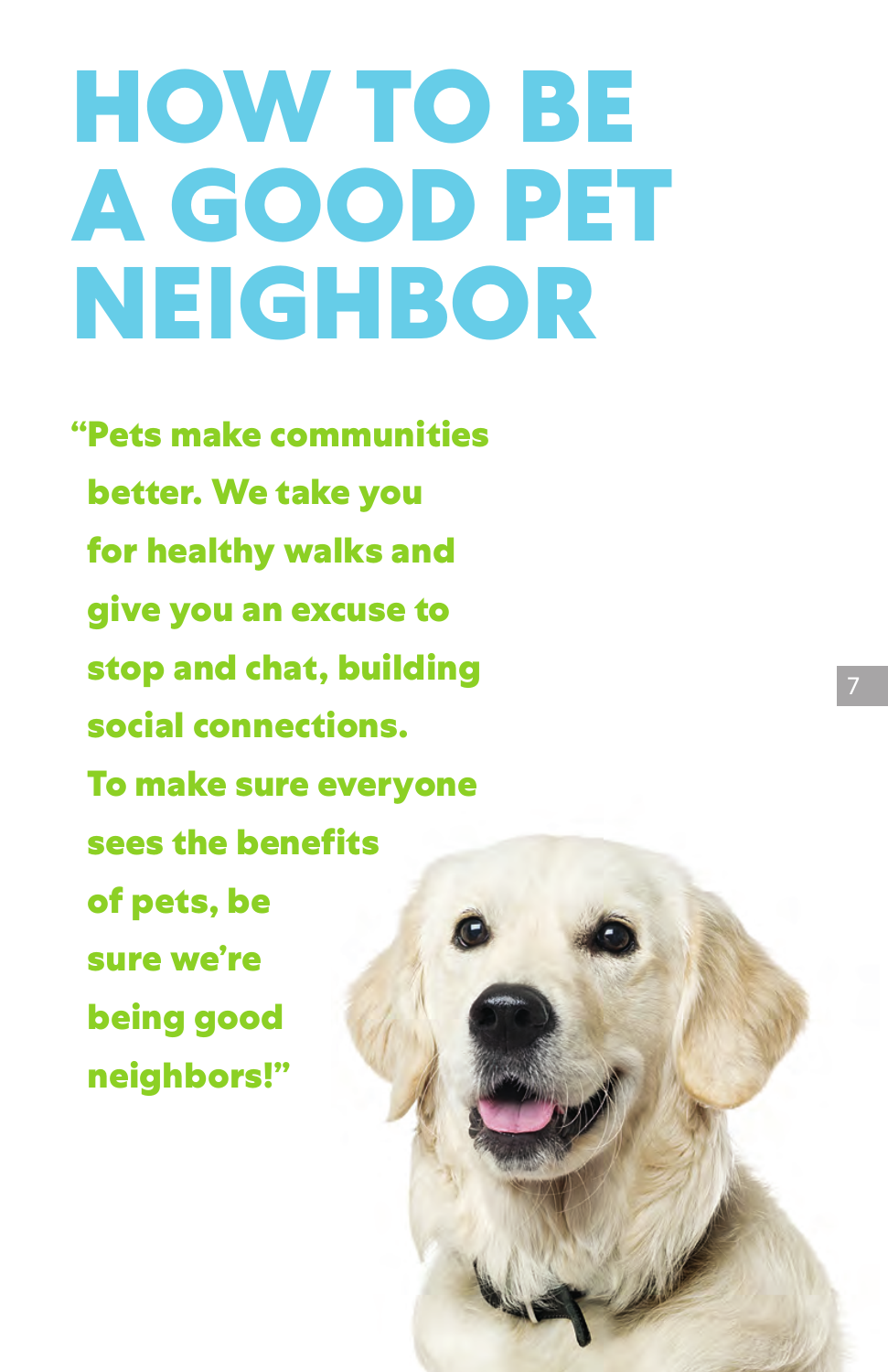### **CLEAN UP**

Forgetting to clean up pet waste can mean unpleasant surprises for your neighbors. They'll like us (and you!) better if you do your duty when we do ours.

- **Do it every time** always clean up pet waste!
- **Dispose properly** put used waste bags in the appropriate garbage bins. Don't assume it's okay to put them in a neighbor's bin.
- **Be prepared** carry extra waste bags when we go for a walk.
- **Pick the right place** don't let us go into a neighbor's yard or garden.
- **Clean up inside, too** you can avoid lasting issues by cleaning up stains when they happen and staying on top of regular chores like carpet cleaning.

#### **FOLLOW THE RULES**

Follow any requirements set by your local government, homeowners association or landlord. Breaking them could put us all at risk.

- **Licensing** be sure we have all required vaccinations and licenses.
- **Restrictions** don't have more than the allowed number of pets.
- **Supervision** don't leave us home alone too long, which can lead to acting out.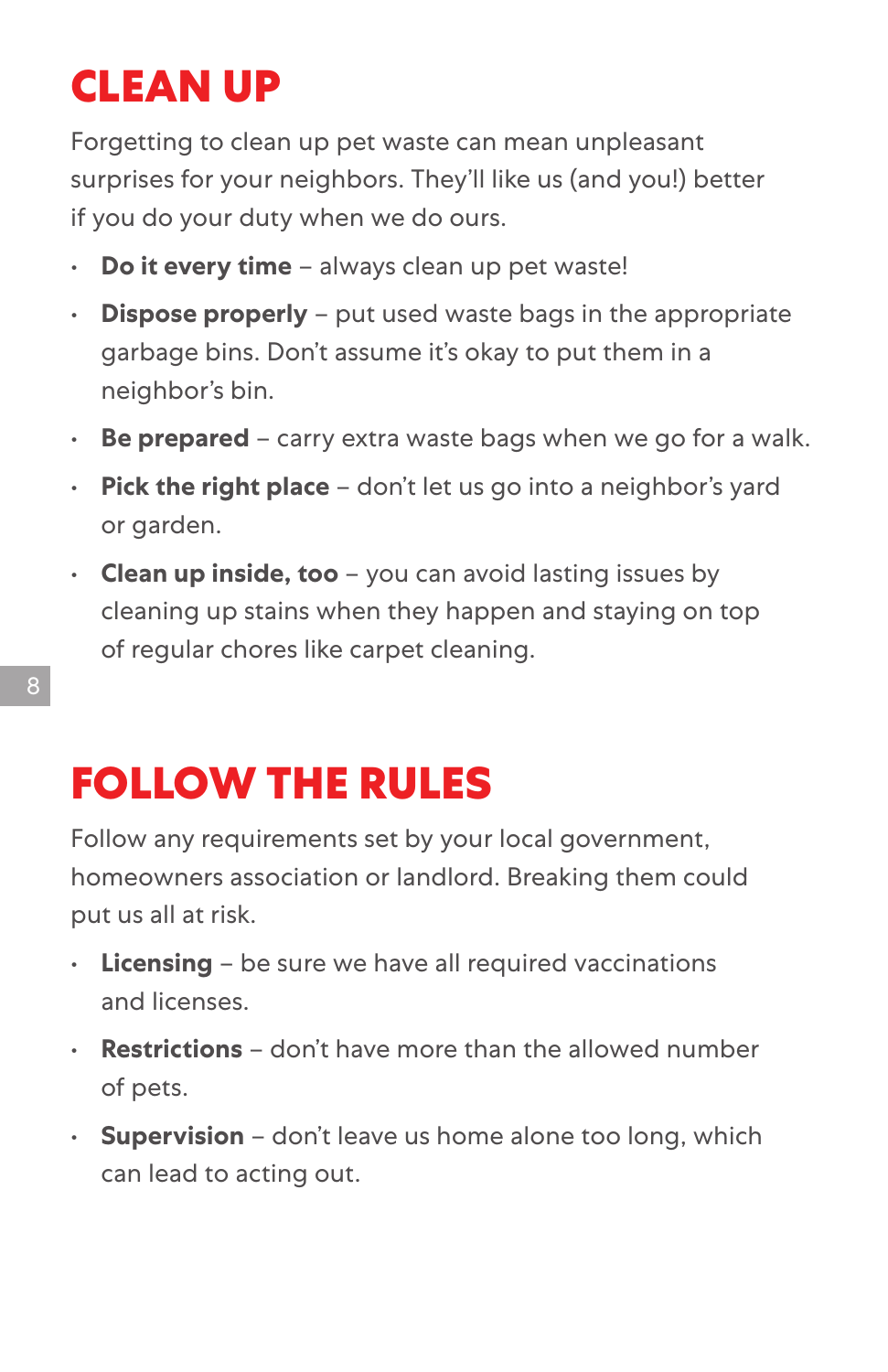#### **ALWAYS USE A LEASH**

Most communities require that dogs be on a leash. Even when it's not required, it's a good idea to protect us, our surroundings and those we meet along the way.

- **For us** it gives you a way to control us if we get over-excited.
- **For others** keeping us leashed makes your neighbors more comfortable until they get to know us.
- **For control** it helps you keep hold of us if we see something we want to chase, like a squirrel or bike.
- **For protection** it means you can guide us away to help us avoid getting close to something dangerous.

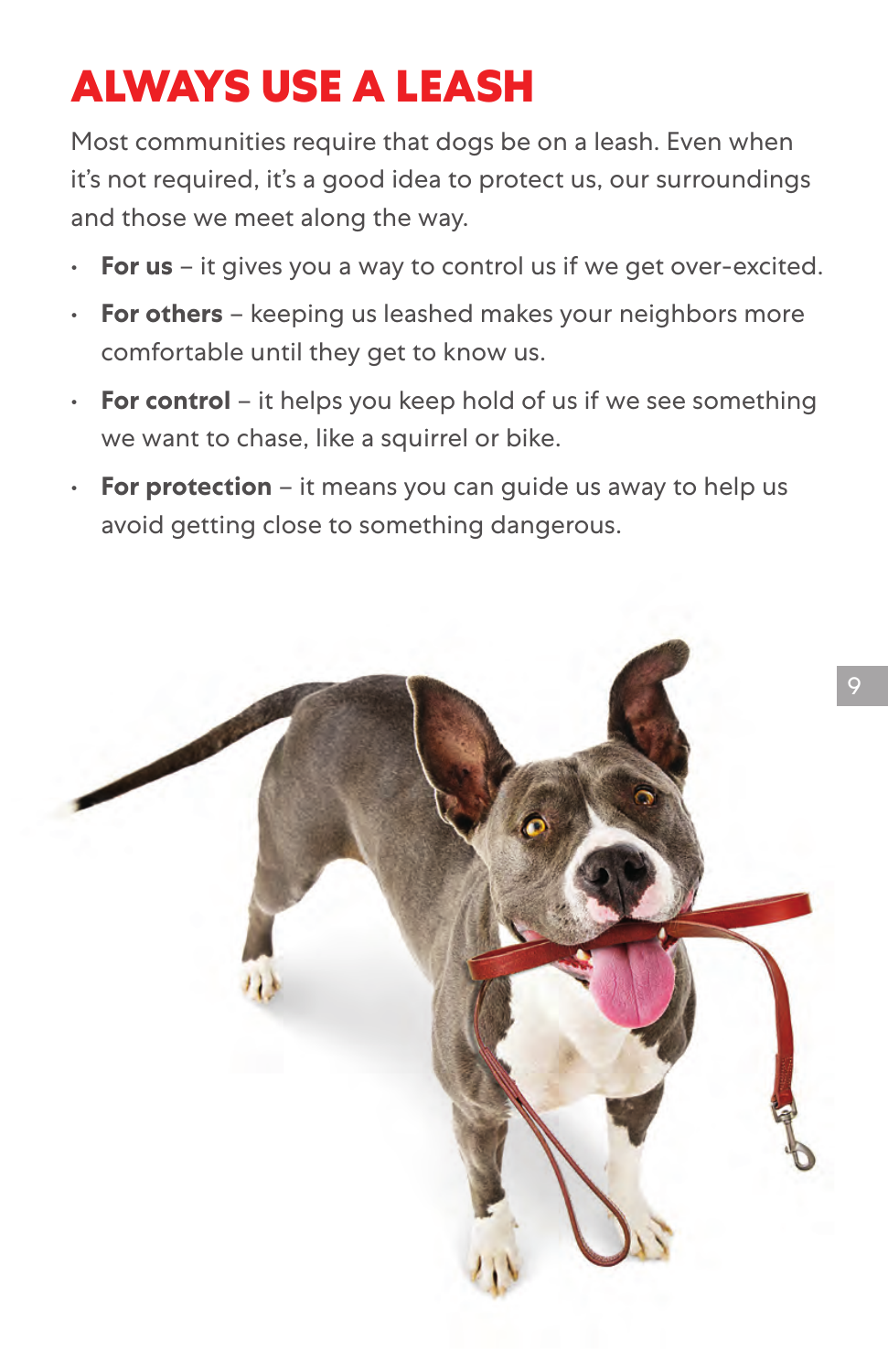#### **AVOID DAMAGE**

Being a good neighbor also means minimizing the damage left behind. No matter where we live, but especially in a rental property, train us to manage these behaviors.

- **Scratching** this is a normal, instinctive behavior for cats. We need it to feel healthy and safe. So, get us a scratching post and teach us to use it.
- **Digging** dogs may instinctively "dig" to bury toys or burrow down for a cozy sleep. We do it outside in the yard and sometimes on furniture in the house. Train us where it's okay to scratch and where it's not.
- **Chewing** don't let us chew on plants, cords or other items that could be harmful. Give us chew toys instead!

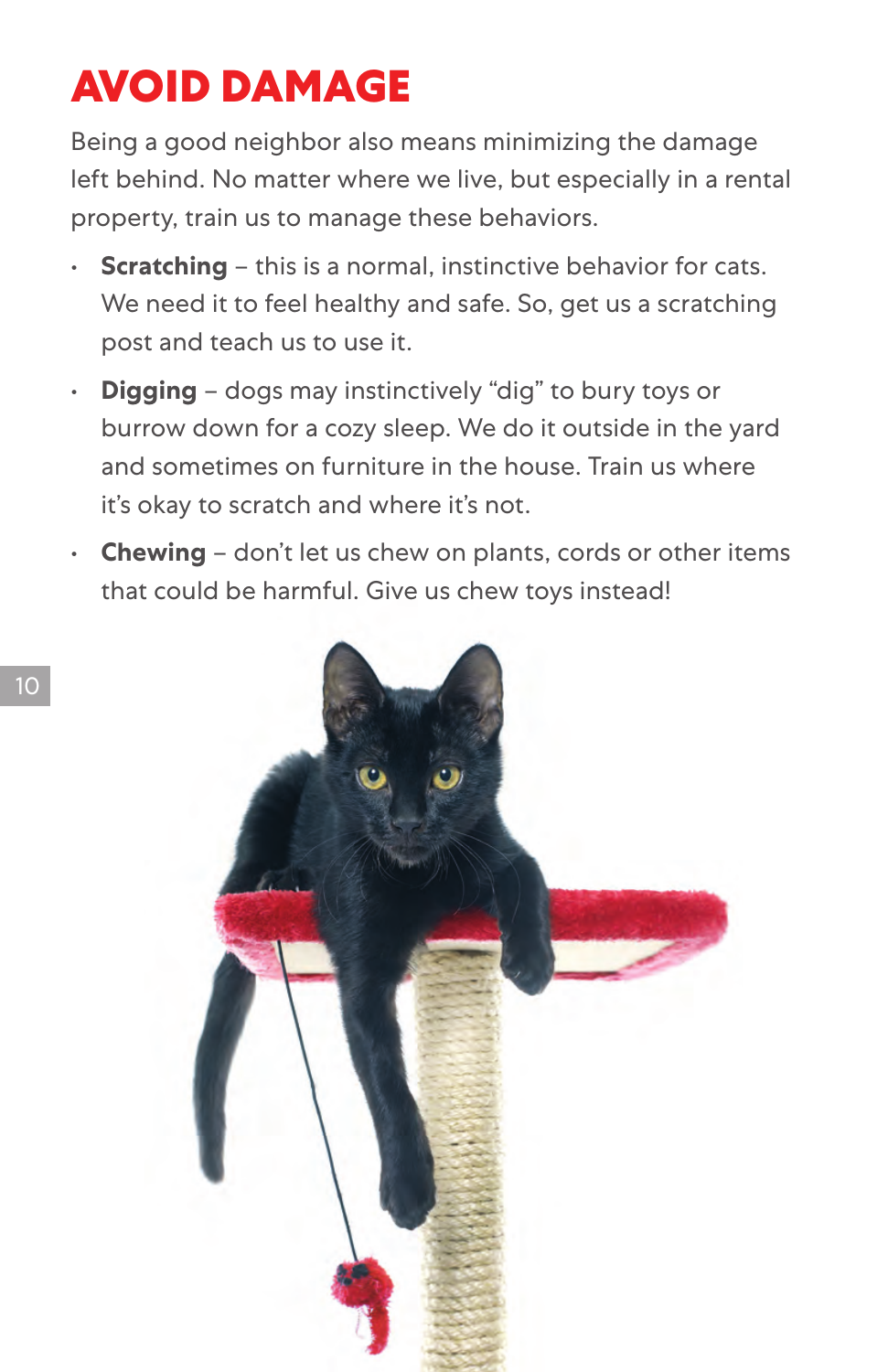#### **TRAIN US FOR GOOD BEHAVIOR**

All pets need guidance. Help make sure we don't disturb others.

- **Learn cues** make sure dogs follow cues like "sit," "stay," "come" and "drop it."
- **Get help** explore a professional training course if needed to be sure you can control us when necessary.
- **Socialize us** help us learn how to act around other pets, and people too.
- **Establish rules** be sure we know how to behave, and obey cues to stop when we're behaving badly. Also, remember to reward us when we have been good!
- **Be kind** let us know when we've done something wrong, but never lose your temper or punish us when you're mad. Training should be fun and consistent to help us learn.
- **Keep the noise down** train us to minimize barking, whining, scratching and other noisy activity.
- **Allow play** let us blow off steam. Give us safe opportunities to get rid of excess energy — like running around at the dog park — to help us behave well the rest of the day.
- **Keep watch** never leave us unattended outside the home, even in our yard or a common area at an apartment complex. Always keep an eye on us to keep us and others safe.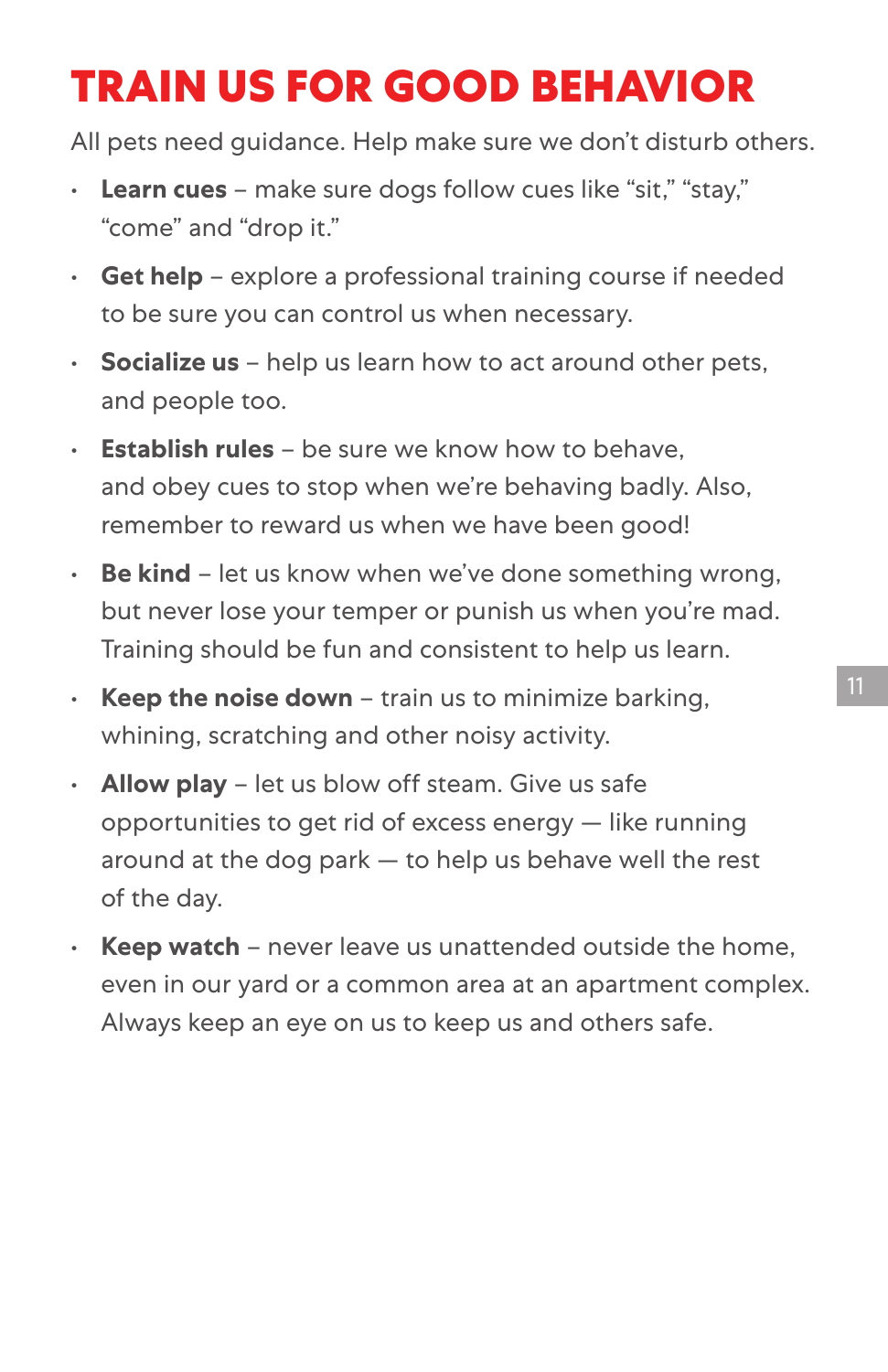### **HOW TO SPEAK DOG**

**"Dogs use our whole bodies to communicate. When we go out to play together, knowing what we're saying will help you keep us and others safe. Here's how to interpret what we're trying to tell you about how we feel."**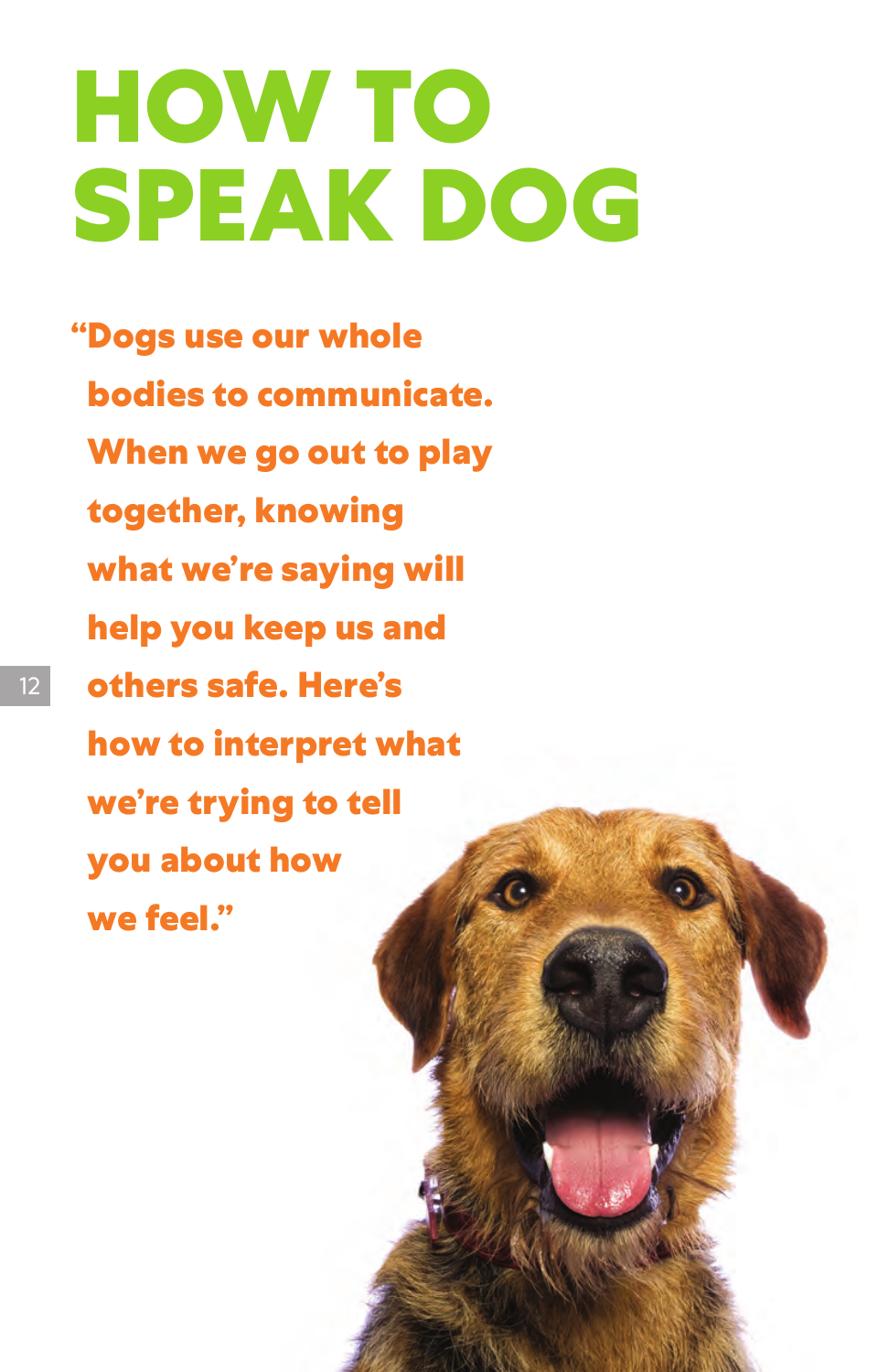

#### **CALM**

Look for these signs, but still be careful not to stand over me, which might make me anxious. And, don't put your face too close to any dog you don't know.

- Wagging or still tail
- Open, relaxed mouth
- Ears up or natural
- Weight evenly distributed

#### **PLAYFUL**

Dogs play-bow to each other as a sign that we want to play. It looks a little like the downward-dog yoga pose. When I'm in this happy, playful mood, I might get excited and knock down smaller kids.

- Front legs down
- Back end in the air
- Tail up or wagging
- Mouth open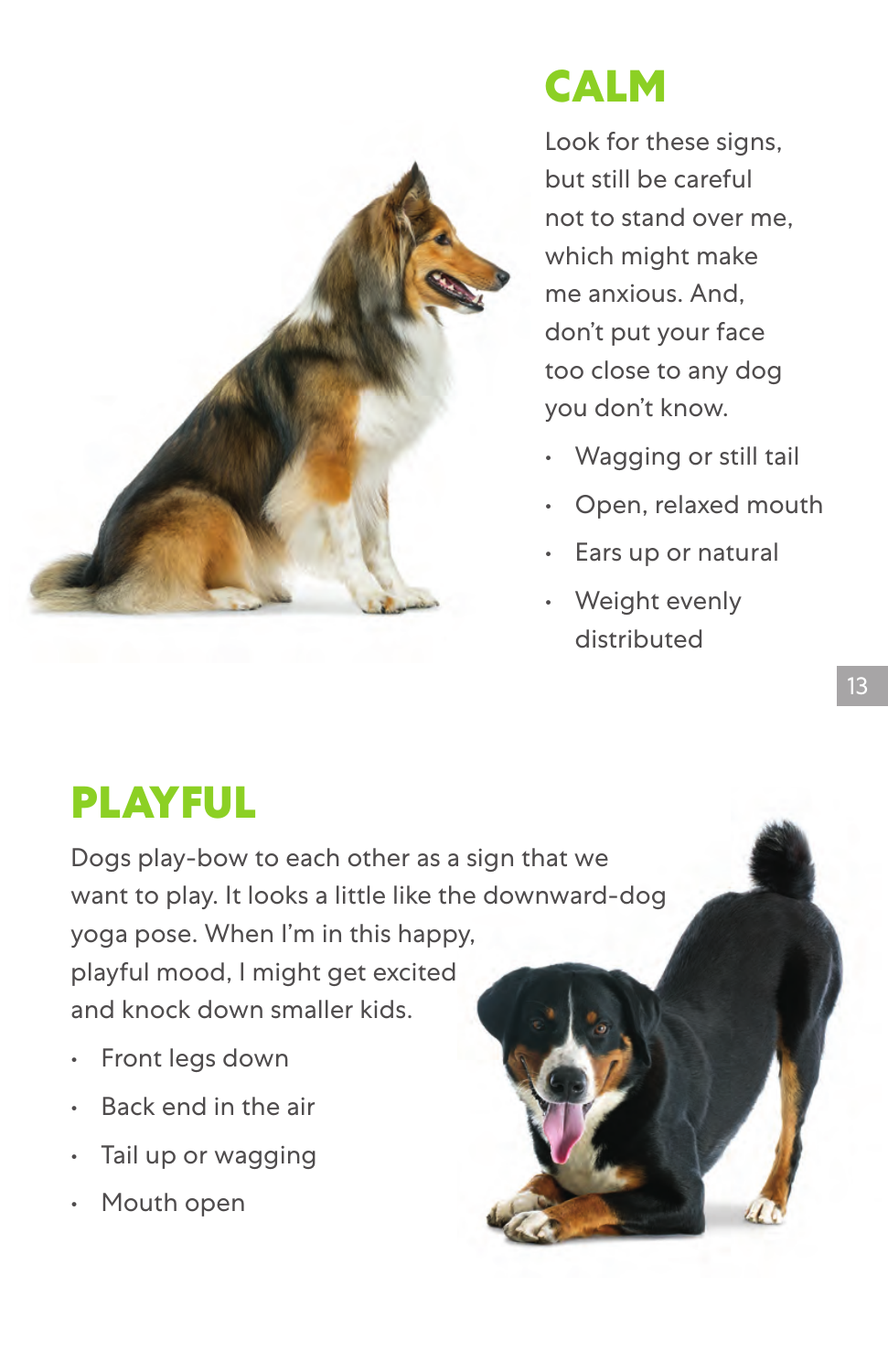#### **SCARED**

When I'm nervous or scared, these are signs I might show that signal you should give me space.

- Tail low or between legs
- Fidgeting or shifting weight back and forth
- Ears pulled back or flat
- Head down or crouching
- Mouth closed, panting or licking lips
- Blinking rapidly, avoiding eye contact or showing whites of eyes



#### **RELAXED**

No matter how I look, it's better not to greet a dog without asking their owner first. Still, these are signs I'm probably relaxed.

- Sitting or lying in a comfortablelooking position
- Eyes open but not wide or blinking frequently
- Relaxed body
- Mouth open and relaxed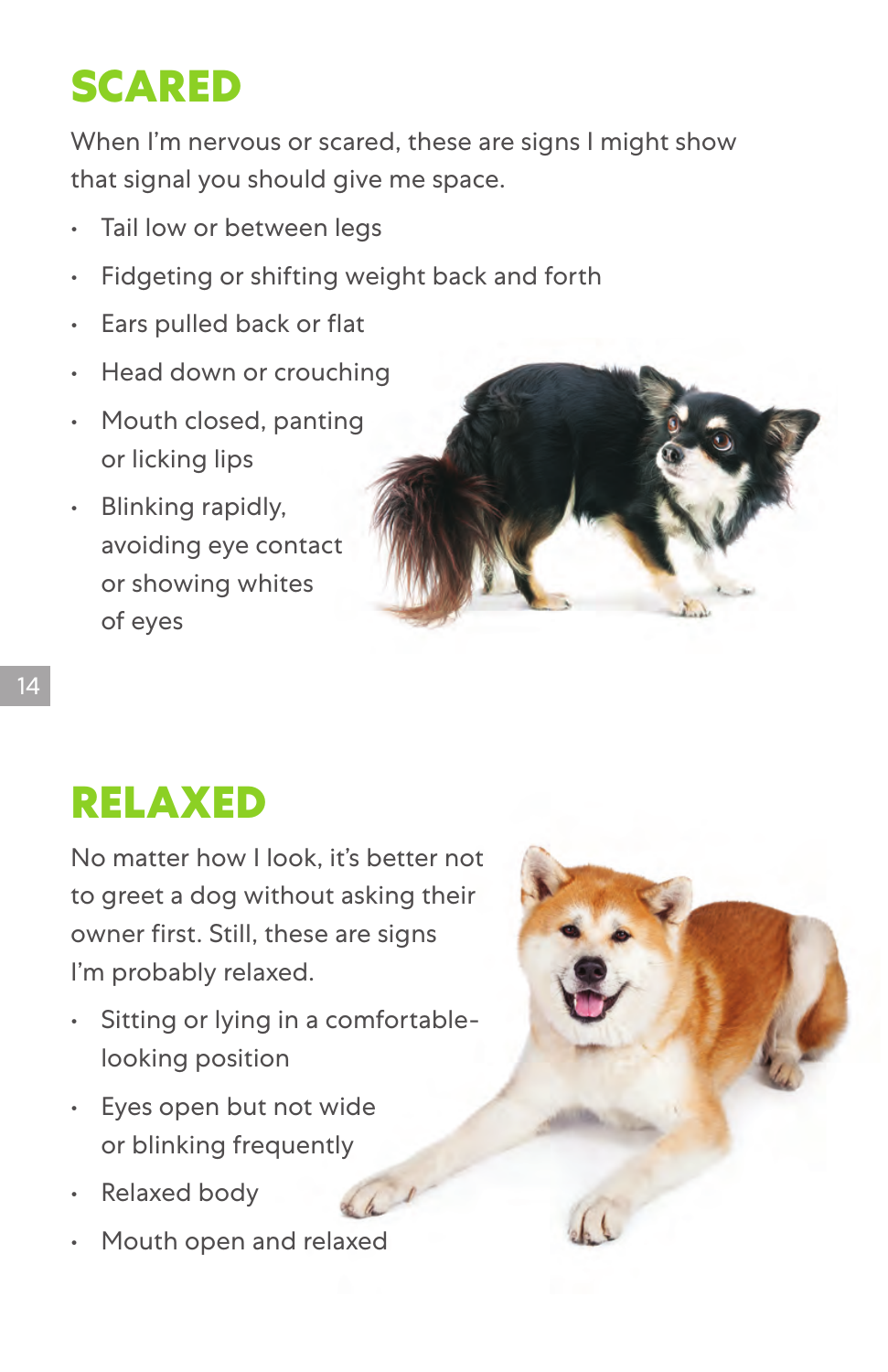### **AGGRESSIVE**

Watch for these signs that I'm feeling threatened or thinking about picking a fight. Back away slowly and avoid eye contact with me. Don't turn your back or run.

- Standing still or rigid
- Barking, growling or showing my teeth
- Lunging at people or other dogs
- Hair raised on my back



#### **HELP ME FEEL SAFE**

These are things people might do that could make me feel threatened. Please try to avoid them!

- Making sudden movements or approaching me too quickly.
- Taking away my food or toys.
- Disturbing me when I'm sleeping.
- Lifting or trying to pick me up.
- Touching my ears, feet or belly.
- Leaning or looming over me.
- Putting your face near my face.
- Staring at me.
- $\cdot$  Petting me on the head  $-$  always pet an unfamiliar dog on the neck or chest so we can see you coming.